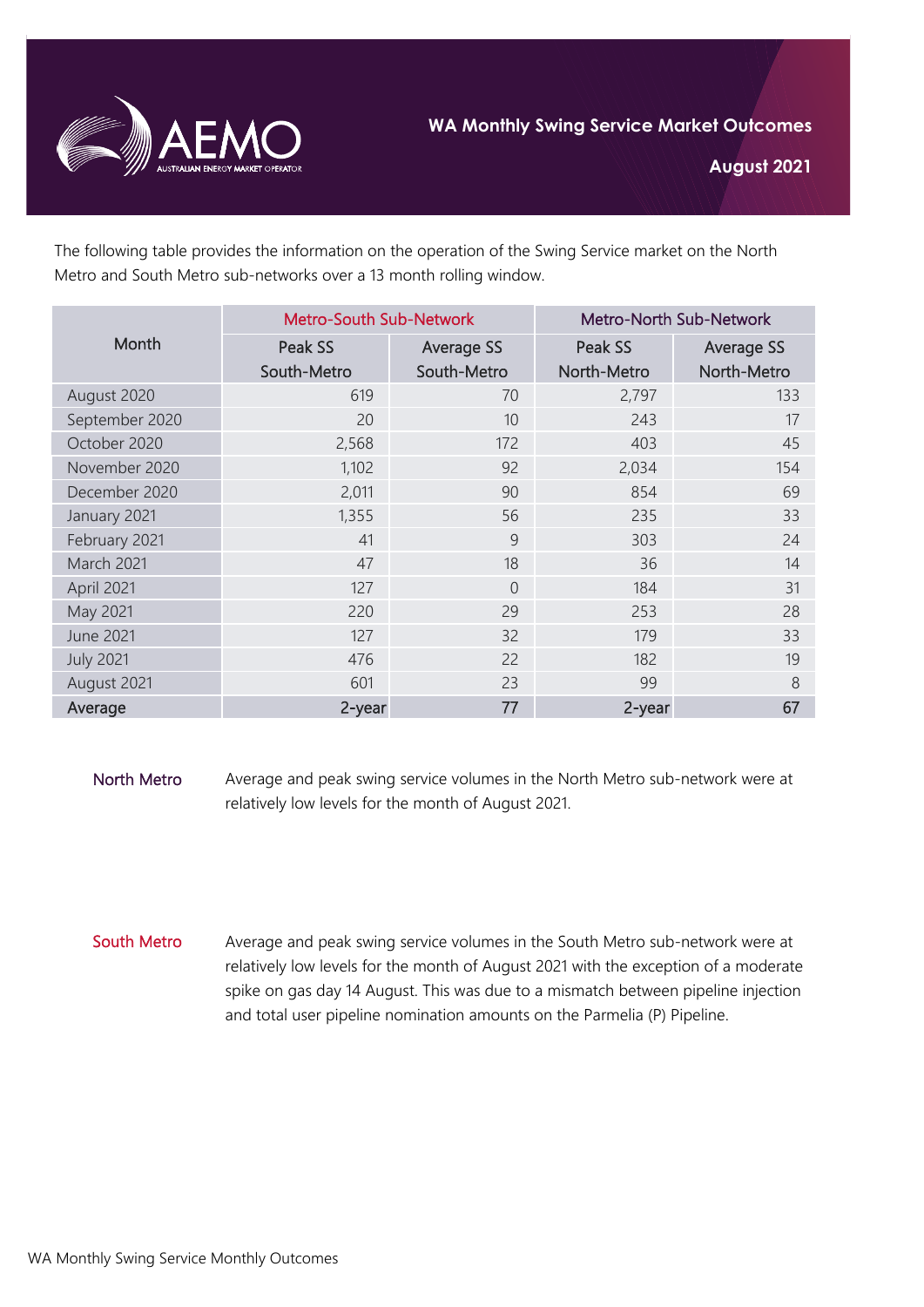

**WA Monthly Swing Service Market Outcomes**

**August-2021**